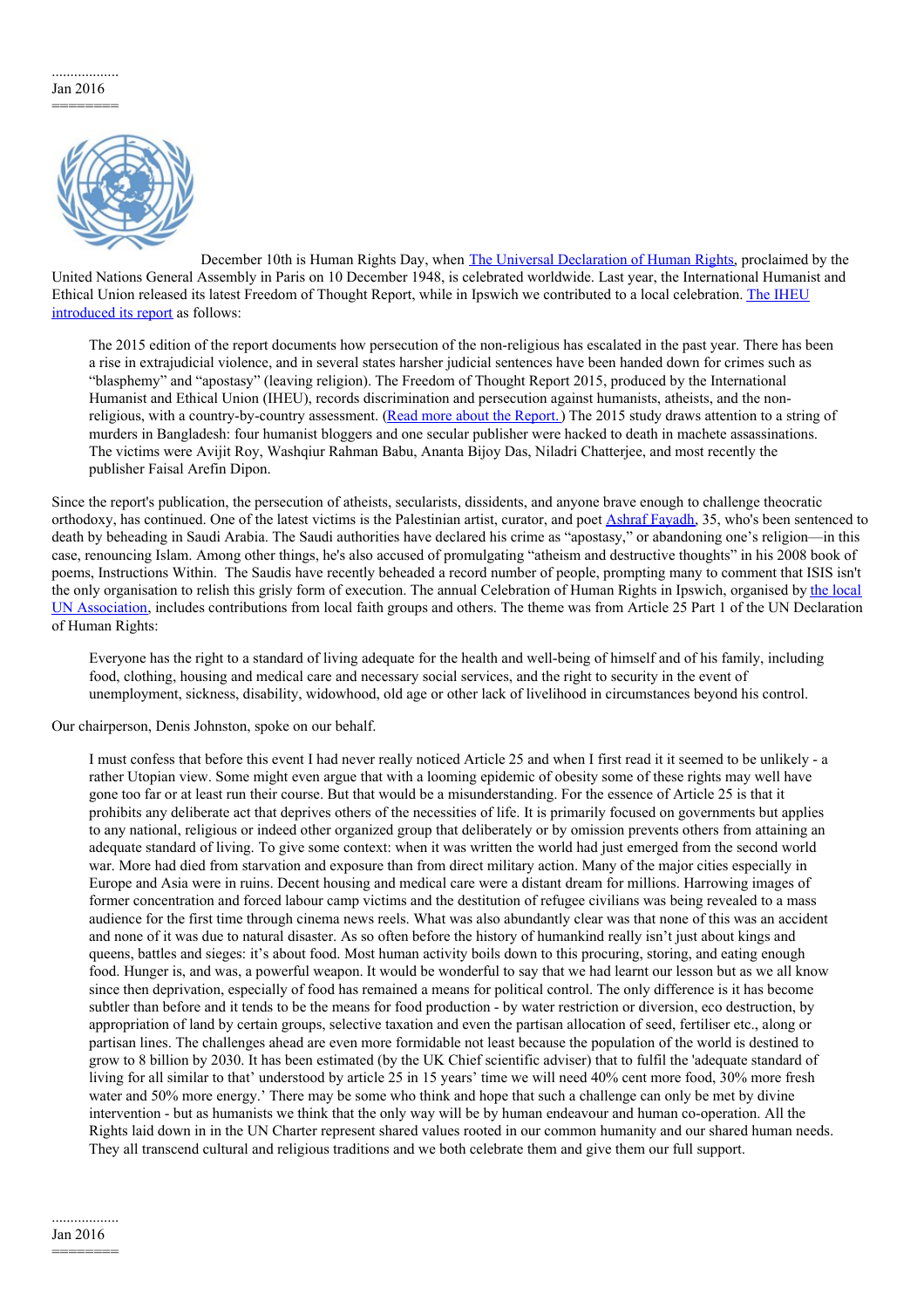The UK is the only democratic country to have religious [representation](http://www.theguardian.com/world/2016/jan/14/anglican-church-sanctions-against-liberal-us-church-same-sex-marriage) in its legislature as of right, which is absurd. Now that the Church of England has sanctioned its US branch because it supports equal marriage, there's even more reason to boot the bishops out of the Lords. Sign this petition and write to your MP. The petition states:

**Remove Church of England Bishops from the House of Lords.** With the publication of the Church of England's intention to sanction the US Episcopal Church over the latter's sympathetic stance towards equal marriage, the C of E is quite out of step with UK Law and indeed common humanity. Thus we feel strongly these bishops have no place in our government.

[Click](https://petition.parliament.uk/petitions/118654) here to sign. Click here to read the National Secular [Society's](https://www.secularism.org.uk/uploads/religious-represenation-in-the-house-of-lords-briefing.pdf) briefing on the bishops, with ammunition to use when writing to your MP - just as important as signing the petition.

.................. Feb 2016 ========

for Yann [Arthus-Bertrand](http://www.yannarthusbertrand.org/en/home)'s film ['Human](https://en.wikipedia.org/wiki/Human_(2015_film))'.

A video from an interview with primatologist **Jane [Goodall](http://www.janegoodall.org.uk/)** made

.................. May 2016 ========



[caption id="attachment 8167" align="alignleft" width="150"[\]](http://suffolkhands.org.uk/wp-content/uploads/2016/05/Stan_Trauth_with_David_Attenborough_on_the_set_of_Life_in_Cold_Blood_in_the_Ouachita_Mountains_of_Arkansas.jpg) Taken on the set of 'In Cold Blood' in the Ouachita Mountains of Arkansas.[/caption] Today is Sir David Attenborough's 90th birthday. This is a quote from 'Life on Earth', included in a 'Humanist Anthology', [available](https://humanism.org.uk/store/humanism/) from the BHA.

"Man's passion to communicate and to receive communications seems as central to his success as a species as the fin was to the fish or the feather to the birds. We do not limit ourselves to our own acquaintances or even our own generation. Archaeologists labour to decipher clay tablets rescued with painstaking care from Uruk and other ancient cities in the hope that the same citizen long ago may have recorded a message of more significance than a boastful genealogy of a chief or a laundry list. In our own cities, dignitaries arrange for messages to be sent to future generations by burying writings in steel cylinders strong enough to survive even a nuclear catastrophe. And scientists, convinced that man's most refined language of all is that of mathematics, select a universal truth that they believe will be recognised through all eternity — a formula for the wavelength of light — and beam it towards other galaxies in the Milky Way to proclaim that here on earth, after three thousand million years of evolution, a creature has emerged that has for the first time devised its own way of accumulating and transferring experience across generations. This last chapter has been devoted to only one species, ourselves. This may have given the impression that somehow man is the ultimate triumph of evolution, that all these millions of years of development have had no purpose other than to put him on earth. There is no scientific evidence whatever to support such a view and no reason to suppose that our stay here will be any more permanent than that of the dinosaur. The processes of evolution are still going on among plants and birds, insects and mammals. So it is more than likely that if men were to disappear from the face of the earth, for whatever reason, there is a modest, unobtrusive creature somewhere that would develop into a new form and take our place. But although denying that we have a special position in the natural world might seem becomingly modest in the eye of eternity, it might also be usedas an excuse for evading our responsibilities. The fact is that no species has ever had such control over everything on earth, living or dead, as we now have. That lays upon us, whether we like it or not, an awesome responsibility. In our hands now lies not only our own future, but that of all other living creatures with whom we share the earth."